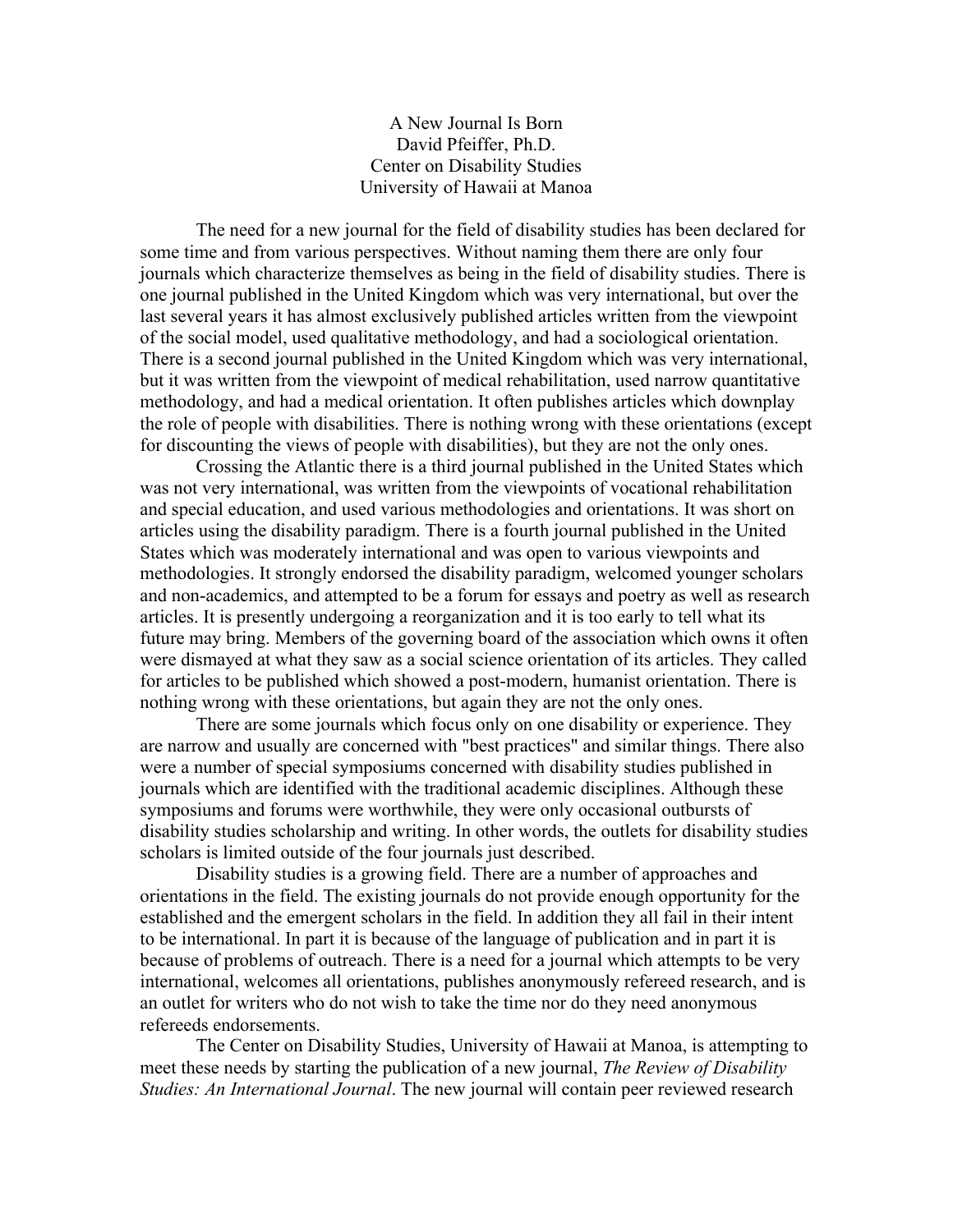articles, essays, and bibliographies relating to the culture of disability and the experience of people with disabilities. It will also publish forums on disability topics brought together by forum editors of international stature. Poetry, short stories, creative essays, photographs, and artwork related to disability are also invited. Reviews of books, films, videos, art, music, and photographs relating to disability will be included.

These items will be reviewed to ensure a high standard of professional quality by an in-house and external editorial staff with the highest qualifications and reputation. If appropriate and specifically requested, a manuscript will be anonymously reviewed by two outside peer reviewers and this fact will be noted when it is published. There are many scholars who are in a tenure track position or who are applying for promotion who must have anonymously peer-reviewed publications. While we neither condone nor agree with the power struggles which this requirement represents and we do not concede that anonymous peer reviews guarantee quality, we do understand that many academics and non-academics as well exist in such a milieu. In any event, *The Review* will represent quality in all of its published writings.

The Review will be published on the Web and will be produced in a print version. The first two issues will be freely available on the Web, but a subscription is necessary to obtain printed copies. The charter subscription price is \$50 US for individuals, \$25 for students, and \$100 US for libraries and institutions with a \$15 US fee for postage outside of the US and Canada because it will be sent via air mail in order for it to arrive within a reasonable time. Student-subscription rates are available.

*The Review* is open to all perspectives, approaches, views, and paradigms relevant to the study and experience of disability. There will be no one view represented with one caveat. Any submission based on the functional, deficit view of disability will be questioned. The editors can conceive of an article written from this viewpoint which can make a contribution, but since the deficit view of disability causes prejudicial behavior and pejorative attitudes toward people with disabilities it will be carefully evaluated. Generally, such a perspective is not considered to be within the purvey of disability studies. In fact, it is considered to be the antithesis of the study of disability and people with disabilities. In addition, any inspirational story or writing will be considered outside of the field of disability studies because the deficit view is implicit in it.

There are a few journals which are read by persons working in the field of developmental disabilities, in the field of disability studies, and in the field of gerontology. They each appear to have their own sphere of research and publication with many persons in gerontology even refusing to consider disability to be a legitimate concern beyond being a deficit which has to be dealt with. *The Review* will attempt to bridge this gap. The editors of *The Review* consider this gap to be an artificial and a nonproductive one.

In addition there are few journals which are truly international in authorship, readership, and concerns. *The Review* will attempt to remedy this unfortunate situation.

There are few journals which publish material from authors who describe themselves as humanists with a post-modern perspective using a qualitative methodology and at the same time from authors who describe themselves as social scientists using a quantitative methodology. There are a number of scholars who bridge both these descriptions and they have a hard time finding an outlet. *The Review* welcomes both perspectives as well as humanists who use quantitative methods and social scientists who